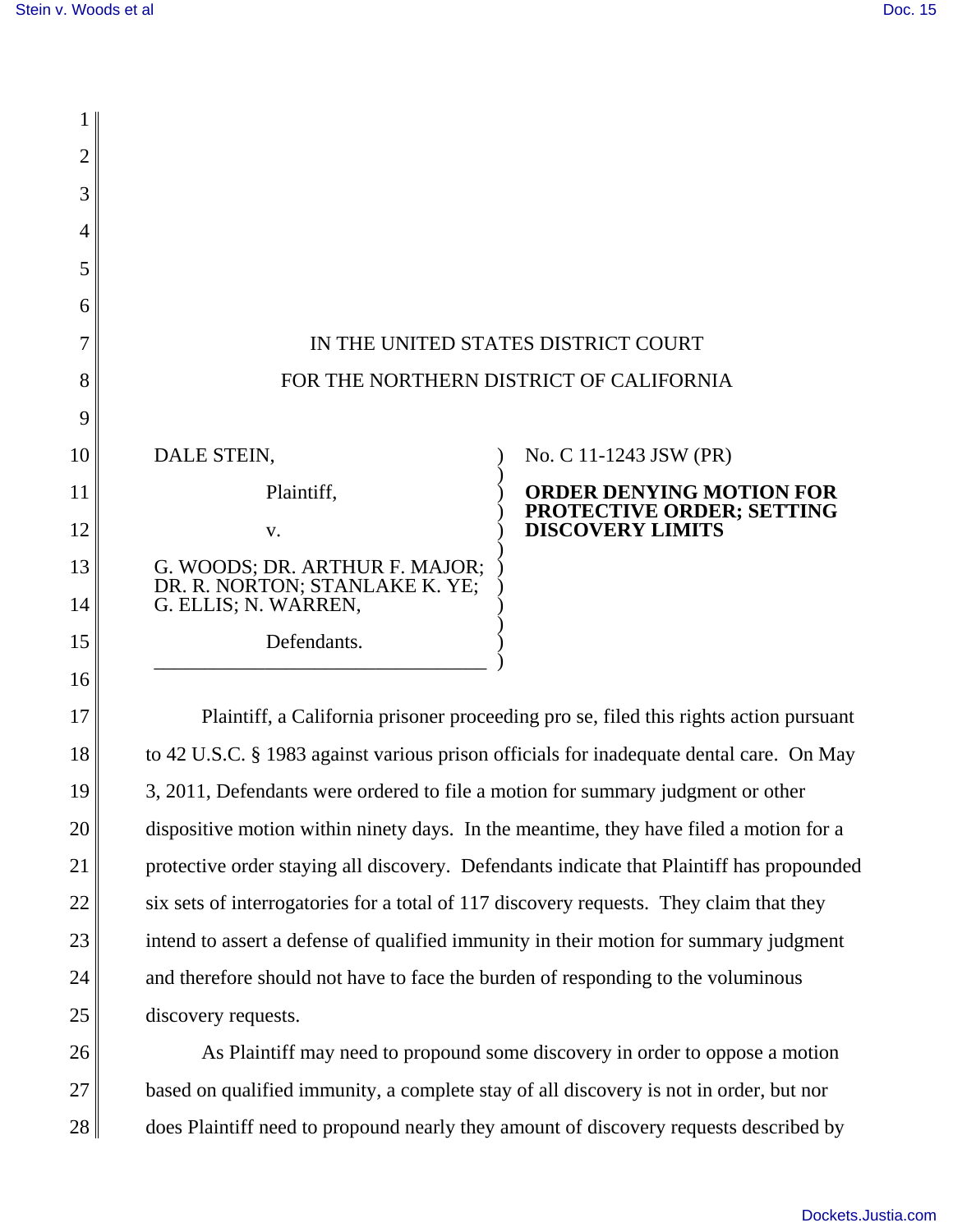| 1              | Defendants. Accordingly, the Court orders as follows:                                  |  |
|----------------|----------------------------------------------------------------------------------------|--|
| $\overline{2}$ | 1. Plaintiff may propound no more than 15 interrogatories, no more than 10             |  |
| 3              | requests for admissions, and no more than five discovery requests.                     |  |
| 4              | 2. Defendants are not required to respond to the discovery already propounded.         |  |
| 5              | Plaintiff must resubmit his discovery requests in compliance with the limits set forth |  |
| 6              | above.                                                                                 |  |
| 7              | 3. Defendants' motion for a protective order (docket number 10) is DENIED.             |  |
| 8              | IT IS SO ORDERED.                                                                      |  |
| 9              | Jetfuy Swhite<br>DATED: July 15, 2011                                                  |  |
| 10             | <b>JEFFREY S. WHITE</b>                                                                |  |
| 11             | <b>United States District Judge</b>                                                    |  |
| 12             |                                                                                        |  |
| 13             |                                                                                        |  |
| 14             |                                                                                        |  |
| 15             |                                                                                        |  |
| 16             |                                                                                        |  |
| 17             |                                                                                        |  |
| 18             |                                                                                        |  |
| 19             |                                                                                        |  |
| 20             |                                                                                        |  |
| 21             |                                                                                        |  |
| 22             |                                                                                        |  |
| 23             |                                                                                        |  |
| 24             |                                                                                        |  |
| 25             |                                                                                        |  |
| 26             |                                                                                        |  |
| 27             |                                                                                        |  |
| 28             | $\overline{2}$                                                                         |  |